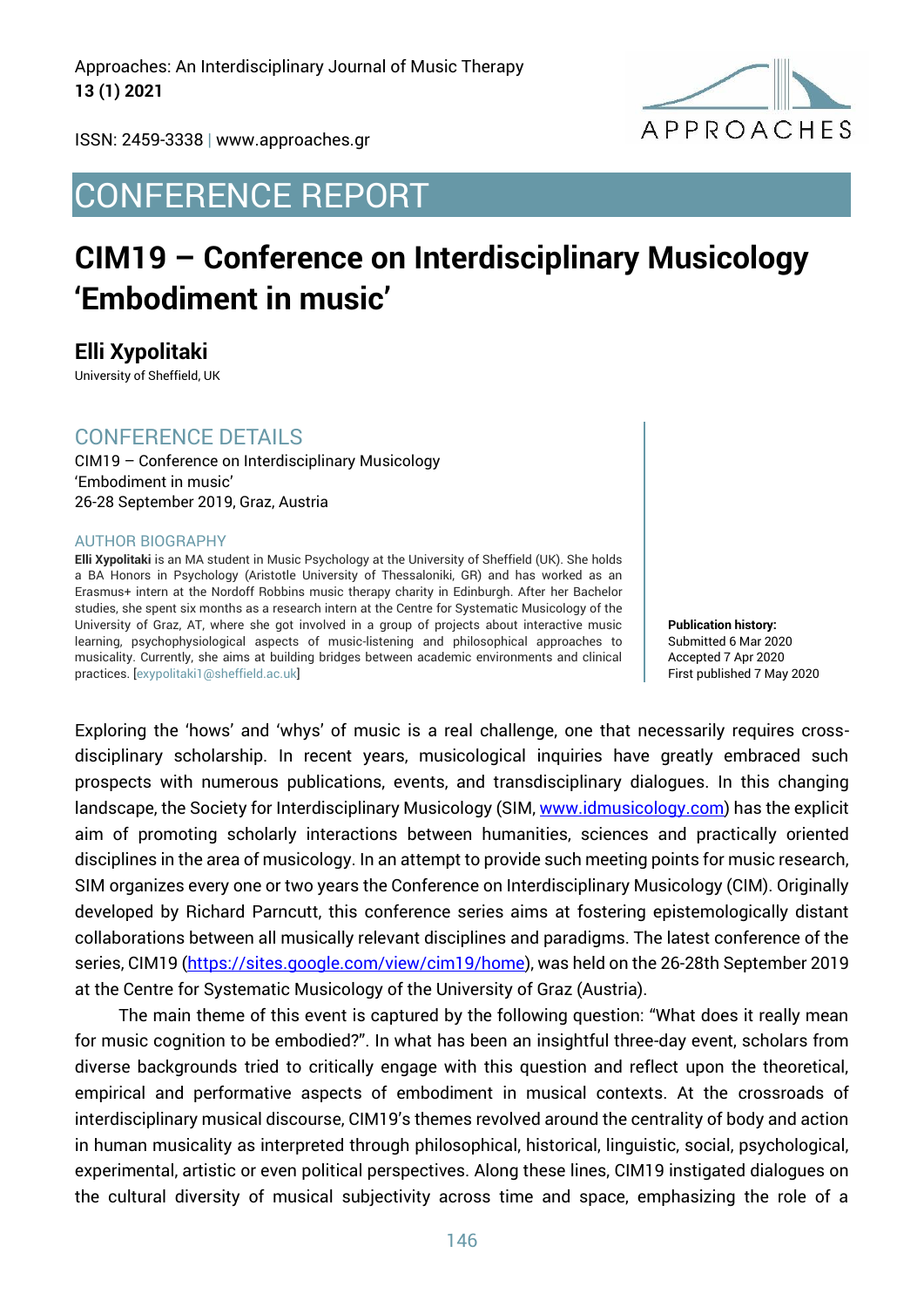physically-rooted intersubjectivity in the development and manifestation of musical life, style, and identity. Delegates' shared, yet diverse, interests allowed CIM19 to be an enlightening meeting place for exploring the embodied and social factors associated with musical activities through the lens of cross-disciplinarity.

#### **KEYNOTES**

The conference opened with a keynote given by Renee Timmers (The University of Sheffield, UK) on the role of cross-modal correspondences in shaping time and tempo during music performances. Starting from the overall-agreed relationship of movement with temporal cues as displayed in musical acts, she argued that the strong connection between time, tempo and movement is better understood through cross-modal correspondences. From this point of view, action might be the building block of this profound interplay, highly influencing the shaping of these musically-related modalities and their further correspondence. Such a perspective, she suggested, might prove useful for understanding performance communication and planning, as well as phenomena such as synaesthesia.

Following up on the embodied notions of music cognition, Fred Cummins (University College Dublin, IE) in his keynote "Audition as sense-making, and its contribution to the shared human lifeworld", conceptualized our bodily interactions with the world as a sense-making activity which manifests itself through touch, vision and, last but not least, audition. Elaborating on the physicallygrounded modes that enable this body-surroundings reciprocity, he then turned to musicking, suggesting that musical co-doings constitute a form of auditory sense-making which allows for collective constructions of the world to arise. This co-creation of meaning, he argued, is clearly evident in joint musicking, as well as ritualistic practices, and portrays a physicality that surpasses the predominant, disembodied, linguistic notions of meaning construction.

From a complementary perspective, Anthony Chemero (University of Cincinnati, USA) shared his view on the role music research can play in understanding human cognition more broadly. He suggested that music perception and performance are fields of inquiry with high relevance for a deeper comprehension of embodied cognitive processes encouraging, hence, the exploration of the valuable possibilities the musical body has to offer. By thoroughly presenting a pile of empirical evidence on auditory perception and musical performance, he drew connections with embodied cognitive science, arguing for the importance of embracing such musicological orientations in the study of the human mind.

In the final keynote of CIM19, "Understanding Musical Empathy: Perspectives, Problems, and Possibilities", Dylan van der Schyff (Oxford University, UK) addressed the concept of empathy in the context of human musicality. Moving beyond representational, and folk notions of empathy – often based on attribution and recognition of mental states – he argued for the corporeal foundations of our ability to understand others. This primal capacity, as he argued, develops through associations of bodily movements and facial or vocal expressions with our own somatic experience. On account of this, he proposed Interaction Theory (IT) as an appropriate framework for understanding musical empathy. The latter is well-positioned to go beyond 'internalist', disembodied views, and to explore the role of the situated body in musical experience. In addition, he further elaborated on musical empathy through a recently emerged approach to cognition  $-$  the 4E framework (embodied, embedded,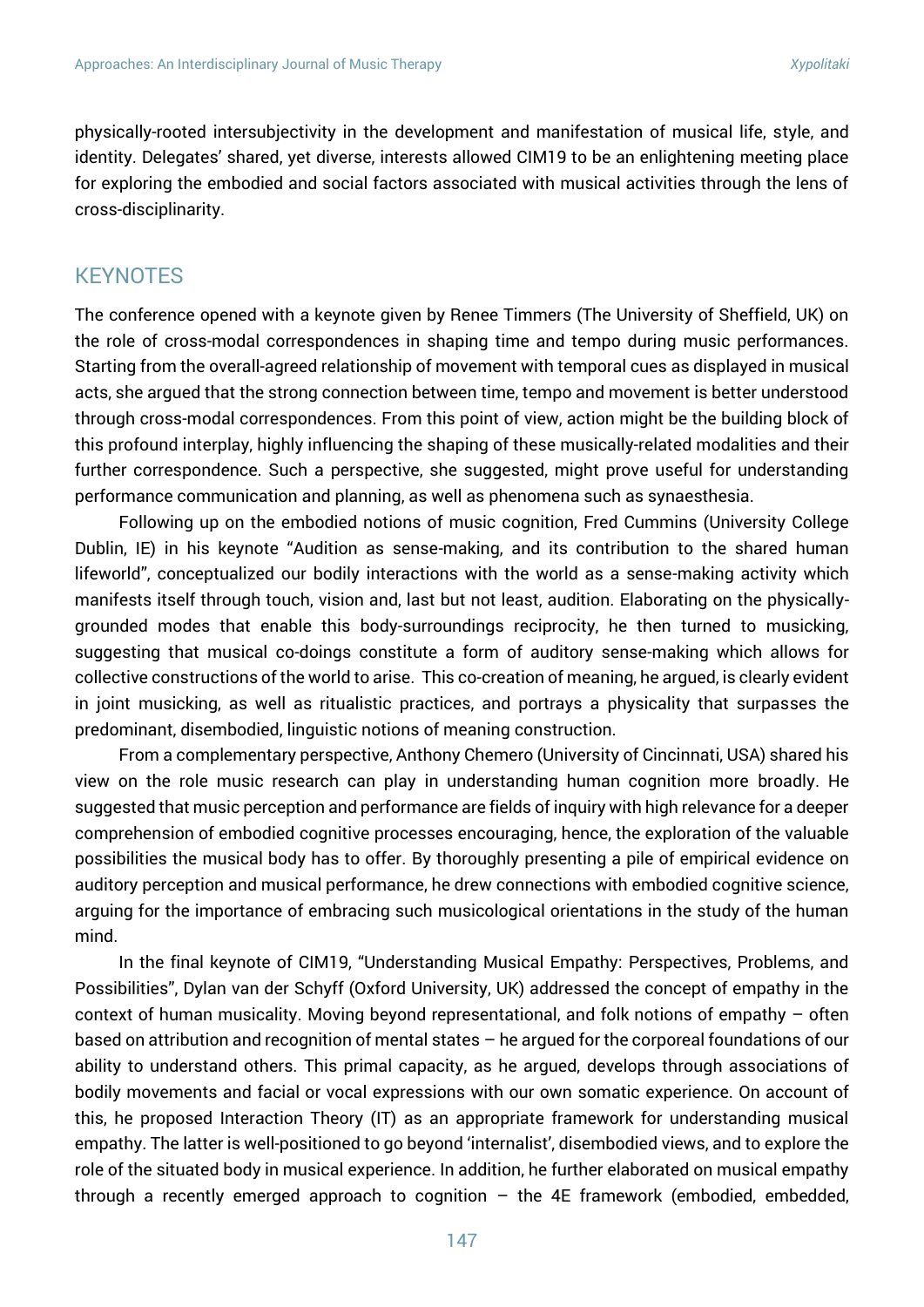extended, and enactive), which draws insights from affective neuroscience, developmental research, social cognition, phenomenology, and dynamical systems theory.

## PRESENTATIONS

During these three days of intellectually rigorous debates and thought-provoking discussions, participants had the opportunity to attend different sessions covering the following topics:

- Bodies, brains, and musicking
- Embodiment beyond the body: Politics, philosophy, and audiomarketing
- The musical body in theory and practice
- Coordination, action, and perception
- The body in cultural context
- Experimental approaches
- Musical meanings in mind and action
- Musical interventions
- $\bullet$  Listening and feeling with(in) the body
- Instruments, practice, and performance

Each session included two parallel sub-sessions with four talks each, allowing the delegates to attend the presentations pertinent to their scholarly interests. Beyond the conventional conference format, some of the talks were delivered virtually. This layout gave remote presenters a chance to share their work with the Graz attendees without flying to Austria and allowed them to respond to questions from the audience in real time. Regular talks were also live-streamed and remote participants could pose their questions to the presenters via comments on the YouTube livestream session of the talk.

On the last day of CIM19, a poster session was held, which, in addition to the traditional posters, introduced a new form of virtual presentation, the *flash talks*. These were short videos of five minutes, in which presenters were able to outline a brief overview of their research. The videos were played on repeat during the poster session and participants had the chance to explore the content of their choice either by attending the screenings or engaging with the poster presenters, or both.

### REFLECTIONS ON CIM19

After contemplating these days of scholarly exchanges, I feel that CIM19 has been an insightful event, full of novel and inspiring ideas on music, body and cognition. Scholars from diverse epistemological backgrounds came together and created a stimulating environment, necessary for new perspectives to arise and interdisciplinary prospects to flourish. Endorsing embodiment's explanatory value in the musical context poses key challenges to the musicological discourse, and CIM19 has provided a good starting point for us to address the demands and encounter these newly-established horizons with creativity and open-mindedness. As an early-career researcher entering the musicological field, I found the discussions with the participants to be very engaging and promising of a prosperous, crossdisciplinary future of music research. Embracing novel prospects requires receptiveness and flexibility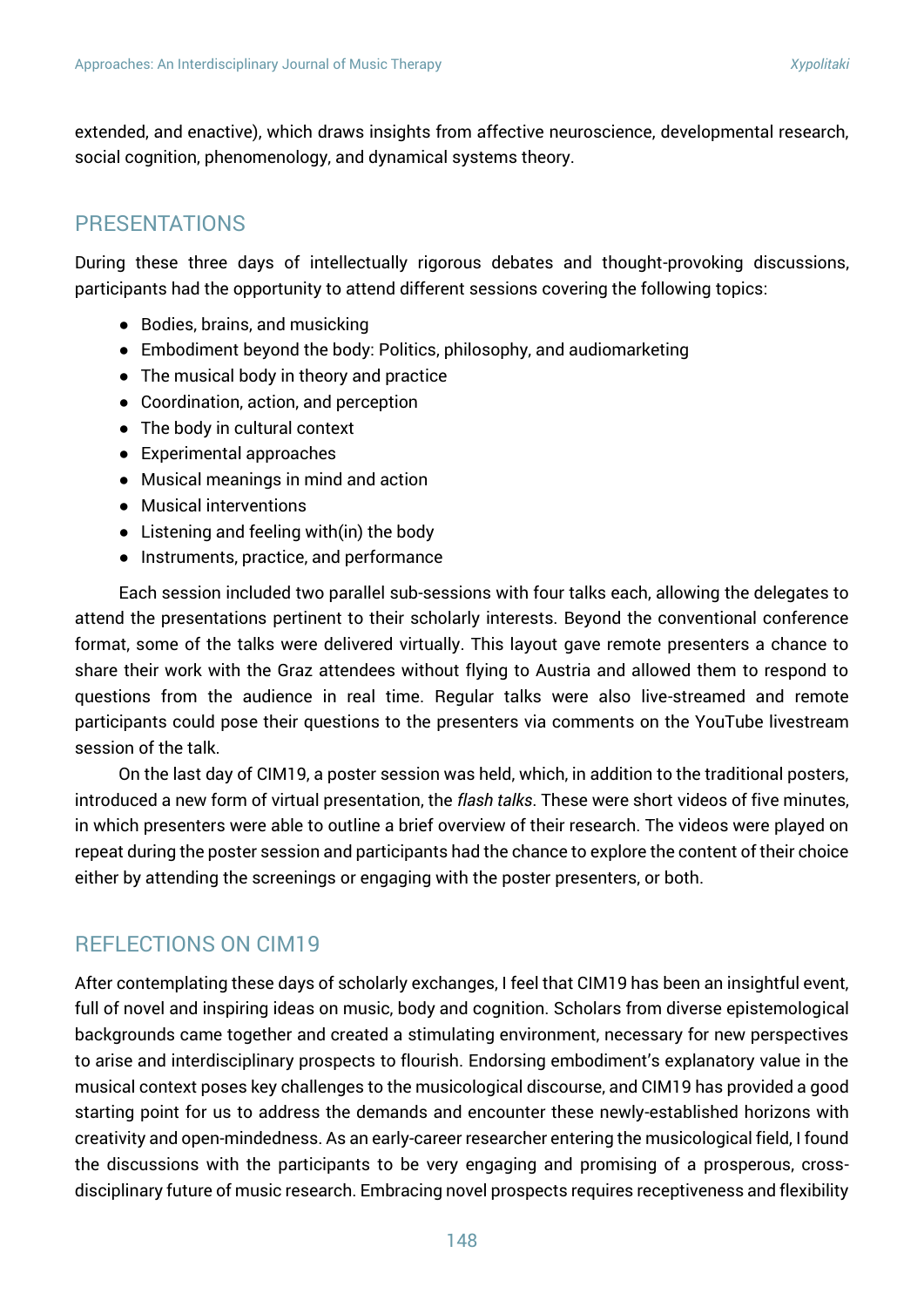and I feel extremely lucky for having found myself among inspiring scholars, ready to learn from the past and move towards an unknown, challenging future with optimism and cooperation.

Moreover, CIM19's semi-virtual conference format, following the guidelines as originally developed for the 15th International Conference on Music Perception and Cognition and the 10th triennial conference of the European Society for the Cognitive Sciences of Music (Parncutt, 2018) that took place in the University of Graz in July 2018 [\(https://music-psychology-conference2018.uni](https://music-psychology-conference2018.uni-graz.at/en/)[graz.at/en/\)](https://music-psychology-conference2018.uni-graz.at/en/), enabled scholars to virtually attend or present their work from every part of the globe at low financial and environmental cost. In times of climate change, adopting environmentally-friendly formats through virtual participation carries profound benefits, especially in the reduction of carbon emissions related to air travel, while it also introduces more inclusive ways of conferencing for those who cannot afford travelling. However, conferences are not only meeting points for intellectual debates, but also places for scholars to mingle and interact with each other. Semi-virtual formats can definitely complicate this social aspect, yet technological advances offer creative alternatives to the new order of things. Understanding the importance of socializing in conferences, CIM19 included a virtual-socializing event, during which physically-present delegates had the chance to interact online with remote participants through the Zoom software. Upon discussion with the attendees of the event, being able to virtually socialize is an intriguing option that preserves the social significance of conferencing, often ignored or impossible in semi-virtual formats.

In conclusion, CIM19 has been an illuminating, intellectual rendezvous for researchers, scholars, and performing artists interested in the profound interaction between embodiment and music. Body and action reveal new paradigms to the musical domain, and CIM19 has offered us the chance to discover, elaborate and reflect on the possibilities of this rich interplay. Embodied-friendly notions of music cognition become more and more relevant for a vast array of musical experiences and cultivate our knowledge on the complexity of music through a new lens that surpasses the mental and embraces the corporeal. From historical themes of 'music and the flesh' to performance and composition, this musical viscerality is a very promising prospect that will push the boundaries on the ways we approach and research music. In my humblest of opinions, such intellectual novelties will not be strictly confined to 'detached', theoretical frameworks, but will rather introduce fresh paradigms to the clinical and therapeutic applications of music. Steps towards body-centred praxes of music therapy have already been taken, yet the road is long and the possibilities still await us to explore and develop. As the musical body is gaining epistemological ground, my prediction for the years to come suggests a deeper realization not only of the pertinence of embodiment in the therapeutic process but, more broadly, of the highly intertwined relationship between the musical, the corporeal and the eudaimonic.

Reflecting on the aftermath of my experience as both a coordinator and participant of the conference, I believe that CIM19 has considerably broadened my perspective on the body-music entanglements, motivating me to pursue collaborations beyond the realm of music, yet very germane to it. Understanding the musical body but also exploring music through its physicality is a complex mission and one that emphasizes the importance and relevance of cross-disciplinary partnerships. In order to establish these synergistic grounds, the Society for Interdisciplinary Musicology (SIM) will vigorously continue to organize the CIM conferences (next CIM date and location will soon be announced) and run its own international peer-reviewed journal, the *Journal of Interdisciplinary Music*